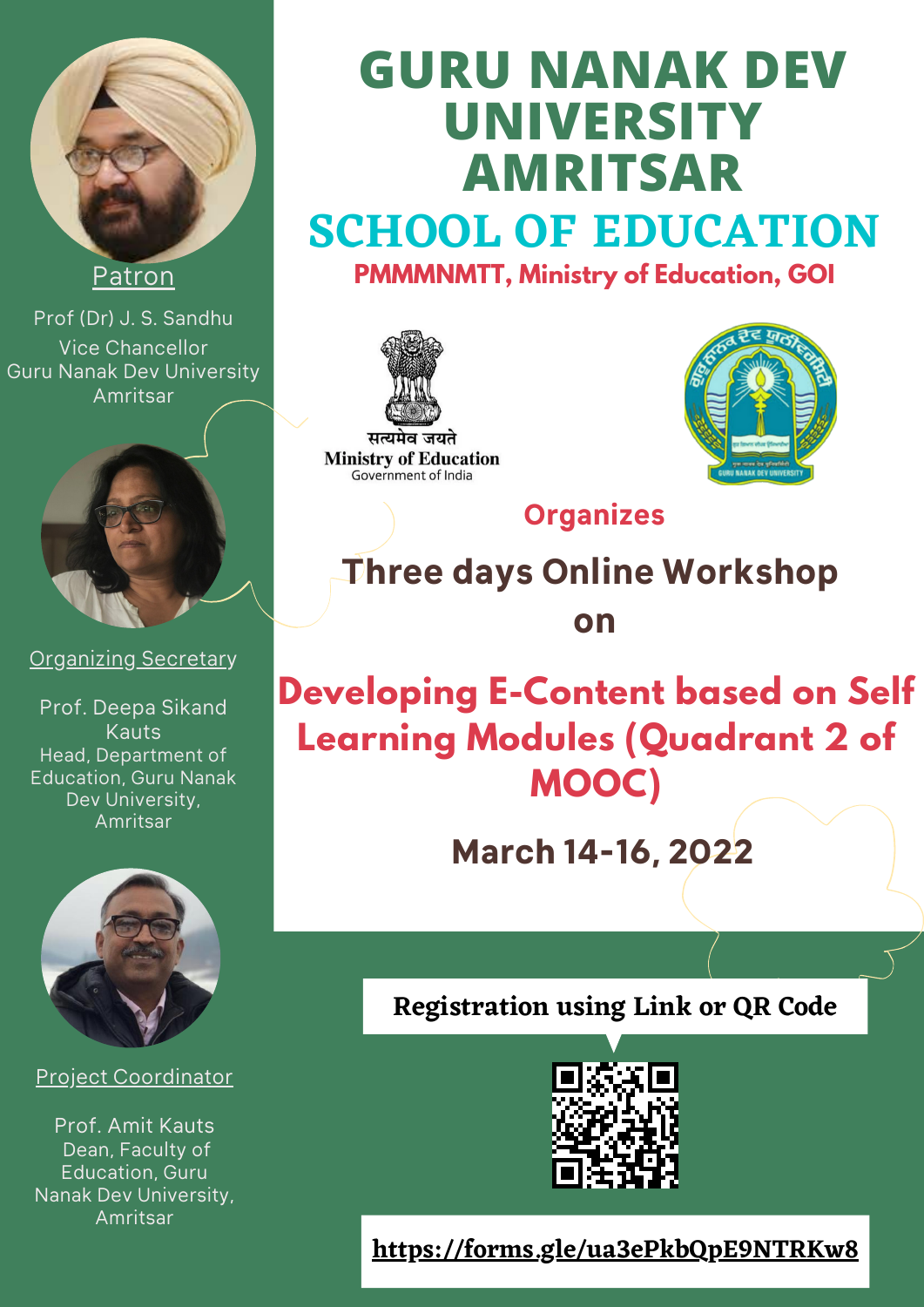#### *About Guru Nanak Dev University*

**Guru Nanak Dev University was established at Amritsar, India on November 24, 1969 to commemorate Guru Nanak Dev's birth quincentenary celebrations. The university has marked its emblem across the globe and is continuing its journey of achieving new heights in pursuance of its cherished goals. University Grants Commission (UGC) has granted category-1 status to the university, the only university to get this ELITE STATUS in the region of Punjab, Haryana, Himachal Pradesh & Chandigarh. Improving its rank from last year, Guru Nanak Dev University has been ranked 59 in the All - India university ranking released under the national institution ranking framework (NIRF) by the Ministry of Human Resource Development (MHRD), Govt. of India. Guru Nanak Dev University (GNDU) being a State University became the first university to get approval of School of Education. The SOE endeavors to provide programmes of excellence in pre-service and in-service education prospective and practicing teachers through teaching and learning, research, consultancy, publication and community services.**

- **Teacher Educators, Teachers, Research Scholars in Higher Education and School Teachers will be considered as the participants of this workshop. Number of**
	- **participants will be 100.**
- **Equipment/Facilities required for attending Programmes in Online mode (such as good internet connectivity on Mobile, Laptop, Tab etc. and Internet Platform) has to be managed by the participants. Organizers will not be responsible for poor internet connectivity at the end of the participants.**
- **All the participants must provide Whats app number and email ID.**
- **Digitally signed e-certificates will be provided to the participants who will attend all the sessions, successfully complete the assignments/evaluation process etc.**
- **The teacher participants cannot attend any other assignments, classes, meetings etc. (online/offline) during the course timings (9:30 am to 4:30 pm daily), as it is a full time online course, as per UGC guidelines. He/She must take appropriate permission, full time leave, NOC from the Employer for this purpose.**
- **The microphone should be muted unless asked otherwise by the Resource Persons/Coordinators/ Education department Staff.**
- **The participant should provide his/her Correct Full Name, Proper Designation, Name & Address of his Institute etc. to avoid any mistakes in the e-certificates.**

#### *Who can Participate*